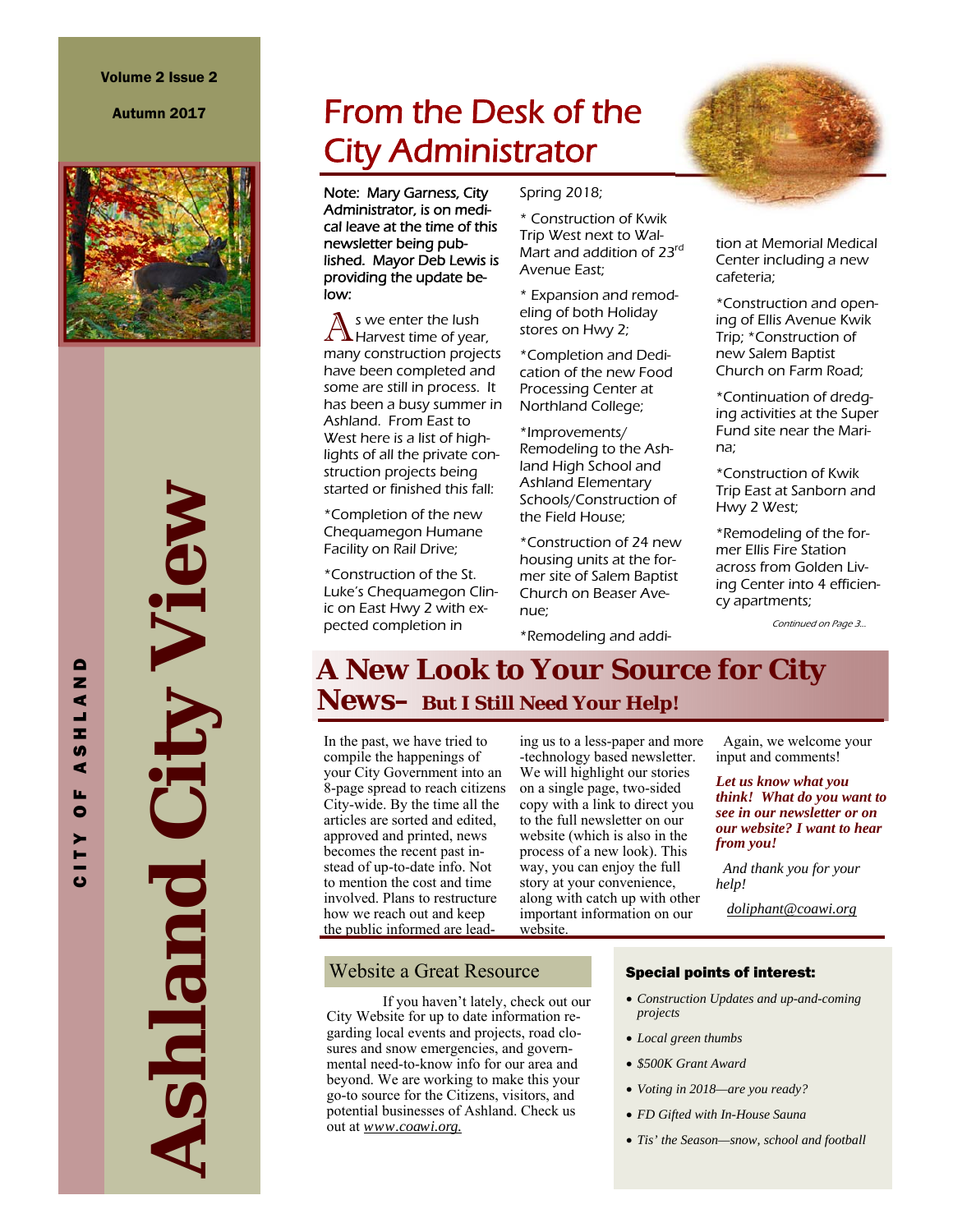# Stop to Smell the Flowers—Just a small sample of some of Ashland's citizen's green thumbs. Enjoy!



### Bayview Pier Project Update—Submitted by Sara Hudson, Director, Parks & Rec

 Like the little engine that could going slow and steady up the mountain, the Bayview Pier Project is slowly but surely getting underway. Last month, Ashland City Council approved entering into a contract with C&S Design for professional services associated with the bidding and construction phases of the Bayview Pier Project. The City, along with C&S Design hope to go out for bids yet this fall for the demolition of the existing pier and construction of the pier in the spring of 2018. By July 31, 2018, work at Bayview Park is hoped to be completed.

 The Bayview Pier Project will be the first ADA compliant beach in the Chequamegon Bay. Park users of all abilities will be able to access the pier to swim and fish, as well as the beach to relax and swim.

 If you have any questions about the project please feel free to contact Sara Hudson, City of Ashland Parks and Recreation Director, at 715.682.7059 or shudson@coawi.org



ASHLAND CITY VIEW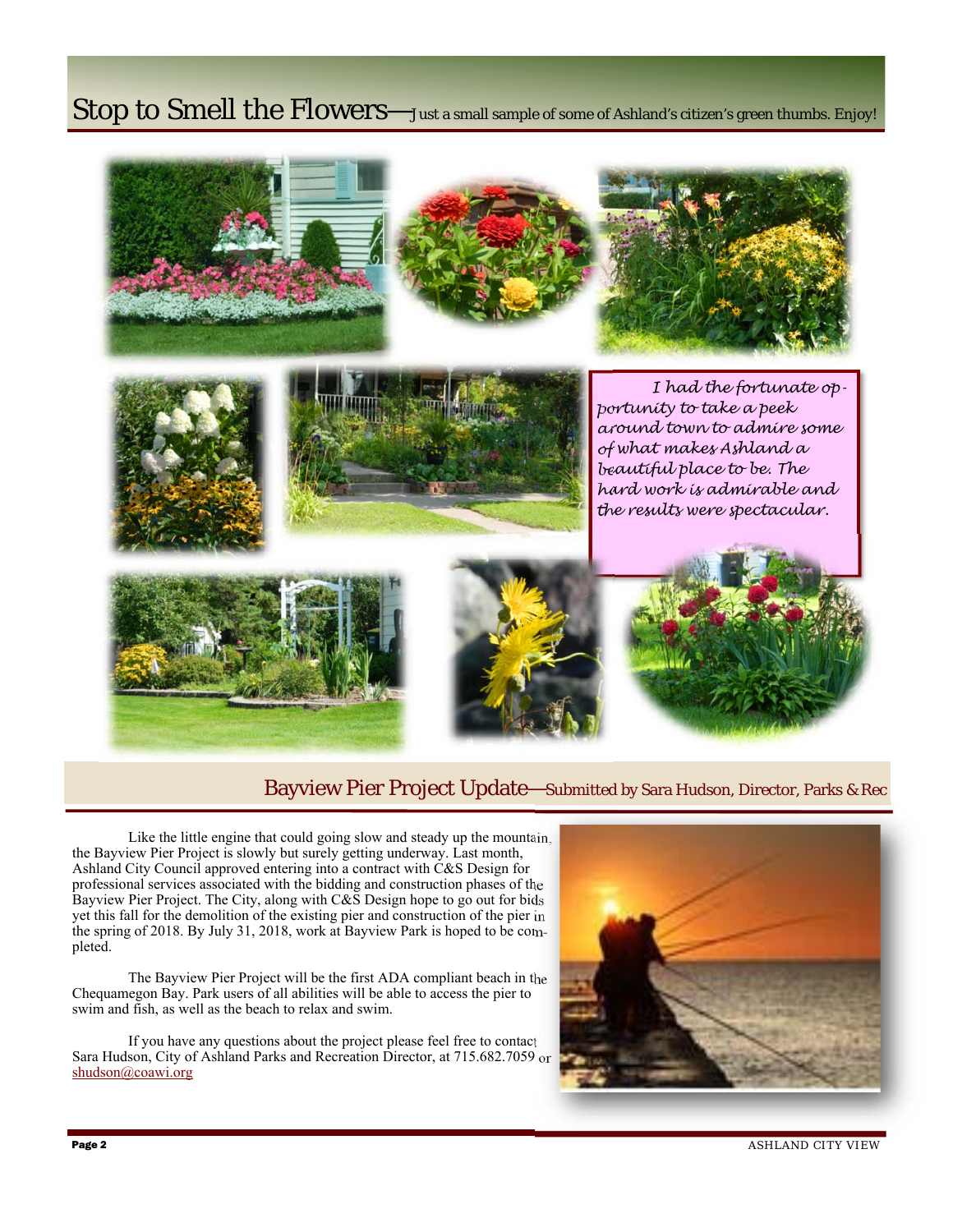# ...Highlights—Continued from Page 1

 \*Approval of Construction plans for remodeling the former Court Club Fitness Center into a three-unit condo building;

 Following is a partial list of highlights of City projects worked on this fall:

Water Main Improvements to Hwy 2 East and 22<sup>nd</sup> Avenue;

Replacement of sewer lines in Fifield Row;

Stuntz Avenue storm water replacement;

- Application for CDBG grant to provide for  $6<sup>th</sup>$  Street East reconstruction in 2018;
- Commencement of demolition of former Bayview Pier in fall of 2017 in anticipation of construction of new pier in 2018;
- Approval of plans for construction of a new Cobblestone Hotel project on Main Street, to commence in fall of 2017;
- Consideration of a concept plan for redevelopment of the former Roffers site at the location of 5<sup>th</sup> Street West and Beaser Avenue into small housing units;
- Replacement of water main on Sanborn Avenue and Main Street in anticipation of road replacement next summer by the Department of Transportation;
- Demolition of the former Timeless Timber site in anticipation of the site for future development in 2018;
- Mill and overlay of Junction Road, Maple Lane, and east  $6^{th}$  Street.
- Award of a contract to assist in the design of an Ashland Police Department facility.

That is quite a list. In addition to these more visible construction projects, we have also seen numerous upgrades and improvements made on residences throughout the city. The city has been quietly working with many property owners to help facilitate improvement of former blighted areas. There is still much work to be done. Can't wait to see what 2018 will bring. Let's keep the momentum going!

In community,

Mayor Deb Lewis

# City Receives \$500,000 Grant Funds for 6th Street East Reconstruction Project— Submitted by Bob Miller, Zoning Dept

shland was recently awarded a Community Development Block Grant from the State of Wisconsin in the amount not to exceed \$500,000 to help pay for the total reconstruction of  $6<sup>th</sup>$ Street East between Ellis Avenue and  $7<sup>th</sup>$  Avenue East. All underground utilities including water and sewer mains will be replaced. All new curb, gutter, sidewalks and roadway will be installed as part of the projected 1.2 million dollar project.

 According to the City's CDBG grant writer, Bob Miller, the 7 block project will be bid out this spring with work scheduled to begin in mid to late May of 2018. The project will be substantially completed by early October of next year with a final second asphalt overlay completed

in May of 2019. Delaying the final asphalt overlay will allow any potential settling to occur over the winter and spring prior to applying



the finish surface.

 According to City records, the existing 16" water main was originally installed in 1880 and serves as a primary artery between the treatment plant and the stand

pipe on the south side of the City. Replacement of this 137 year old water main is long overdue and will prevent future breaks and disruptions in service. Serious flooding issues have occurred in this area as well and replacement of the storm and sanitary sewers is expected to improve the flows in the area. A new roadway will greatly improve the driving surface for the City's residents.

To keep up to date with construction areas, progress and delays, check the City website regularly at www.coawi.org.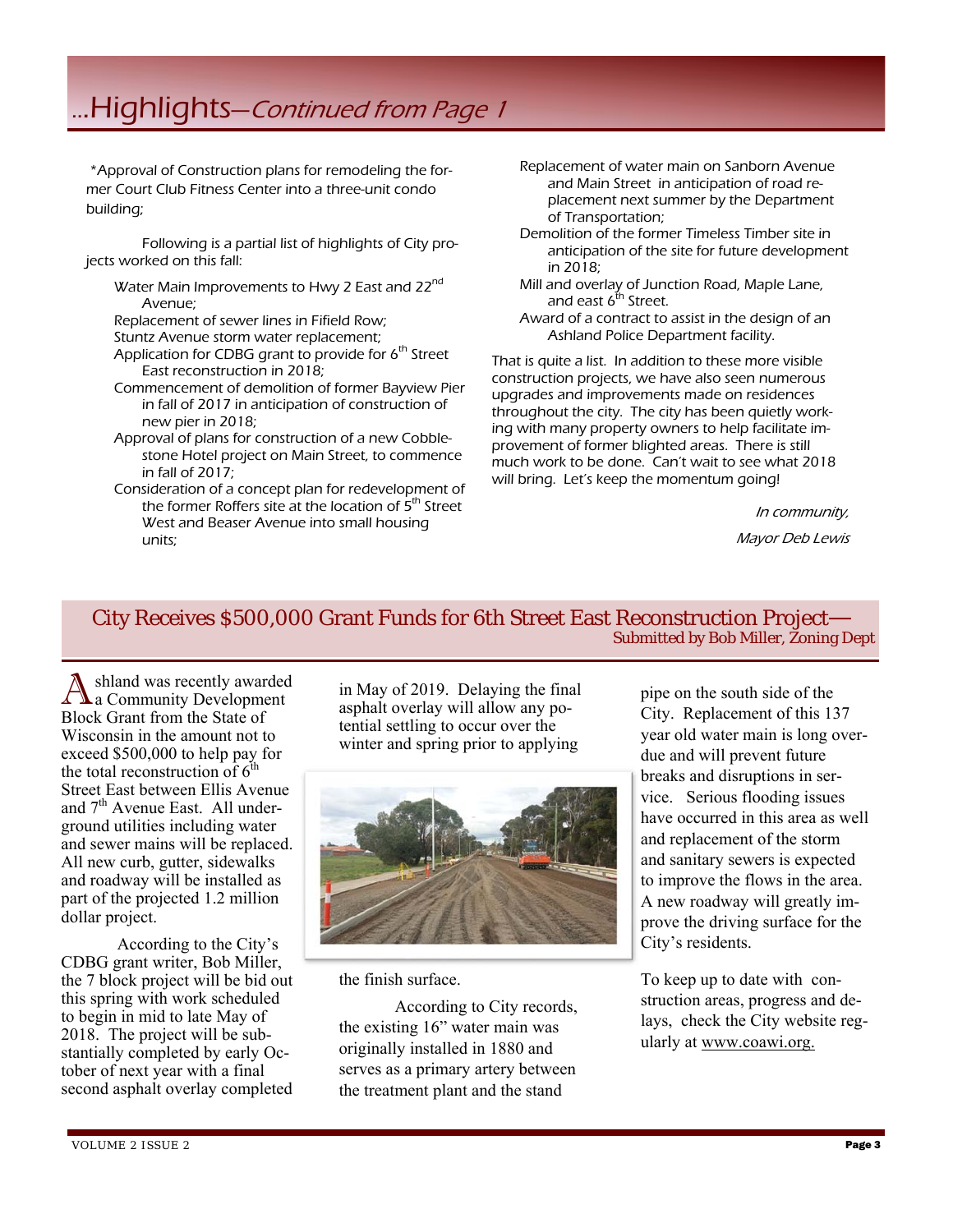# Visiting the Ice Caves

 **A popular winter attraction in Northern Wisconsin is nearing—hopefully! The caves of the south shores of Lake Superior are accessible nearly year round, weather pending, but some of the most spectacular views can be found during the coldest time of year when they become** *ice caves***. Mother Nature has a way of creating unique formation with the ice and snow, which is why is has become such a hot spot for locals and visitors alike.** 

 **A few tips to pass along before you head out: Plan for an entire day of hiking and exploring, and not always under the best weather conditions. The walk can take from 2 to 6 hours once you hit the ice, depending on the time spent exploring and the path you choose. Also, dress for the weather including proper footwear. It's also a good idea to carry along a small snack pack, water and your camera.** 

*Above all***,** *check conditions* **before heading out as conditions constantly change. Information and conditions can be found on the following website:** 

*www.bayfield.org/bayfield-activities/ice-caves*





## Football Season in Full Swing

If you live in Wisconsin, chances are you are a Packer fan. But there is also a good chance you are a Badgers fan, and if in Ashland, an Ore Docker fan. Check out the schedules below to catch your favorite team in action, and Go Pack!

Sat, Sep 16 3:30 @ BYU

Fri, Sep 1 9:00 @ Home vs Utah State Sat, Sep 9 12:00 @ Home vs FAU

Sat, Sep 30 @ Home vs Northwestern Sat, Oct 7 @ Home vs Nebraska Sat, Oct 14 @ Home vs Purdue

Green Bay Packers

Sun, Sep 10, 3:25 @ Home vs Seahawks Sun, Sep 17, 8:30 @ Atlanta Falcons Sun, Sep 24, 3:25 @ Home vs Bengals Thur, Sep 28,  $7:25$  @ Home vs Bears Sun, Oct 8, 3:25 @ Dallas Cowboys Sun, Oct 15, 12:00 @ Minnesota Vikings Sun, Oct 22, 12:00 @ Home vs Saints Mon, Nov 6, 7:30 @ Home vs Lions Sun, Nov 12, 12:00 @ Chicago Bears Sun, Nov 19, 12:00 @ Home vs Ravens Sun, Nov 26, 8:30 @ Pittsburgh Steelers Sun, Dec 3, 12:00 @ Home vs Buccaneers Sun, Dec 10, 1:00 @ Cleveland Browns Sun, Dec 17, 1:00 @ Carolina Panthers

Wisconsin Badgers

Sat, Oct 21 12:00 @ Home vs Maryland Sat, Oct 28 12:00  $\omega$  Home vs Illinois Sat, Nov 4 @ Indiana Sat, Nov 11 @ Home vs Iowa Sat, Nov 18 @ Home vs Michigan



Ashland Oredockers

Fri, Aug 18 7:00 @ Home vs Northwestern Fri, Aug 25 7:00 @ Hayward High School Fri, Sep 1 7:00 @ Home vs Antigo Fri, Sep 8 7:00 @ Mosinee High School Fri Sep 15 7:00 @ Home vs Merrill Fri, Sep 29 7:00 @ Lakeland High School Fri, Oct 6 7:00 @ Home vs Rhinelander Fri, Oct 13 7:00 @ Medford High School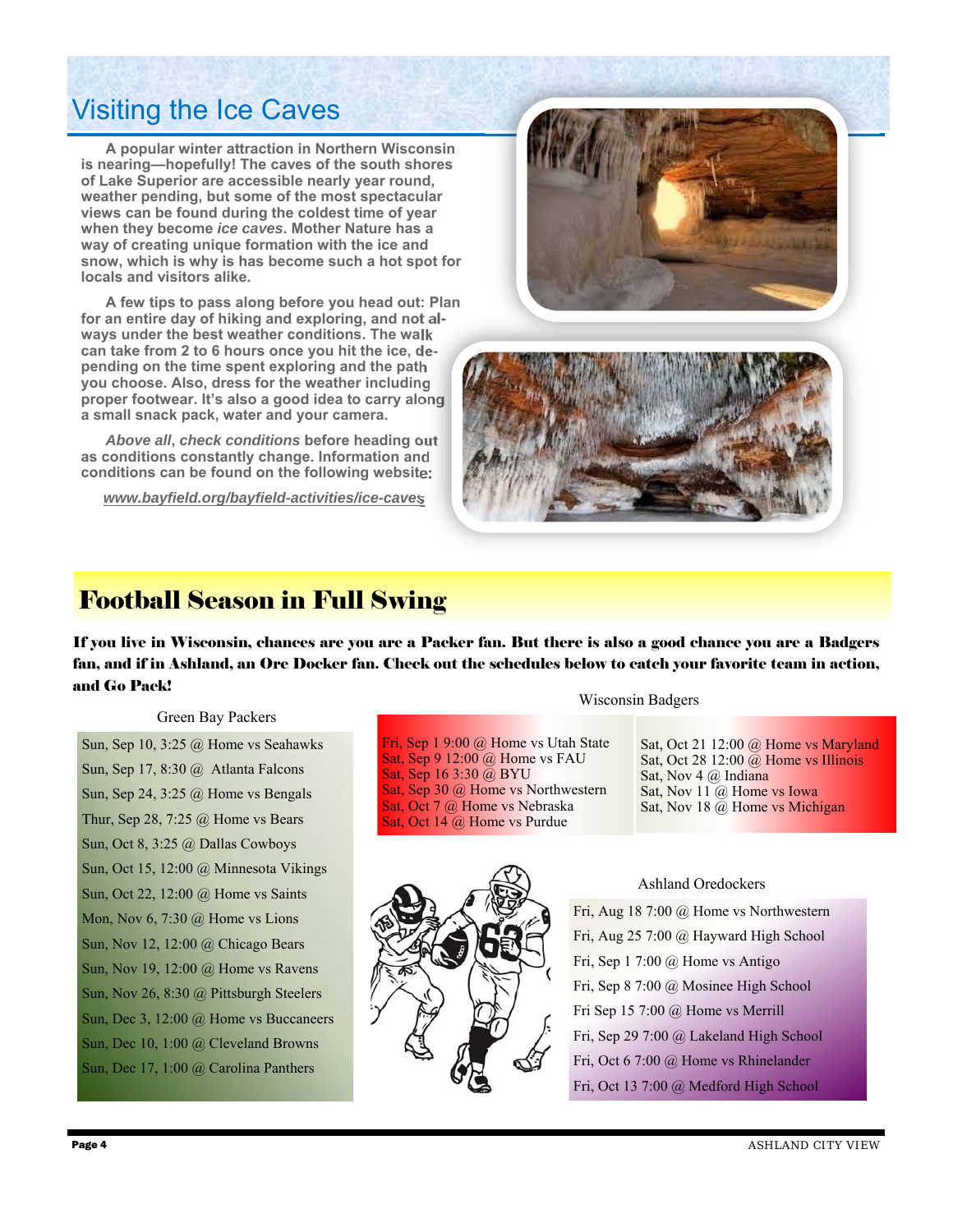**REGISTER TO VOTE!** \*\*\*\*\*

If you are not registered to vote, want to request an absentee ballot, want to see a sample ballot before the election, want to know where your polling place is, etc., go to **myvote.wi.gov** and follow the instructions to receive a variety of information on voting in the City of Ashland.

**NEW-** State law now provides that eligible voters who hold a valid State of Wisconsin Driver License or State ID Card (WI DL/ID) that has their current name and address on file with the Wisconsin Department of Motor Vehicles (WI DMV) can register to vote online. The WI Election Commission's Online Voter Registration (OVR) system has been added as a feature to the existing "Register to Vote" functionalities of the My Vote Wisconsin website (MyVote.wi.gov).

#### **NOTE- Voters will only be able to register online during open registration which occurs in the 20 days or more prior to an election.**

When a voter uses the OVR system, their name, date of birth, WI DL/ID number, and zip code will be compared with the voter's information on file with the WI DMV. If the information the voter enters on MyVote **matches** the information on file with WI DMV, the voter will be able to register to vote online, and will not

need to print, mail, or sign their registration form or provide proof of residence (POR). The system's confirmation that the individual holds a valid Wisconsin Driver License or State ID Card satisfies the POR requirement.

#### If they are **unable to make a match with**

**WI DMV**, then they will still have the option to print, sign, and deliver their registration form to their clerk along with POR.

In addition your can register to vote at Ashland City Hall in the Clerk's office (601 Main Street West), or at the polls on Election Day. If you are registering to vote you will need to provide your WI driver's license/ID number, or if you do not have those items, you will need to provide the last 4 digits of your social security number. In addition, you will need to provide proof of residence that shows your name and current residential address.

#### **WHAT DOCUMENTS CAN I USE AS PROOF OF RESIDENCE FOR REGIS-TERING?**

o A current and valid State of Wisconsin Driver License or State ID card. o Any other official identification card or license issued by a Wisconsin governmental body or unit.

o Any identification card issued by an employer in the normal course of business & bearing a photo of the card holder, but

not including a business card.

o A real estate tax bill or receipt for the current year or the year preceding the date of the election.

o A university, college, or technical college identification card (must include photo) ONLY if the voter provides a fee receipt dated within the last 9 months or the institution provides a certified housing list to the municipal clerk.

o A gas, electric, or telephone service statement (utility bill) for the period commencing no earlier than 90 days before Election Day.

o Bank statement.

o Paycheck or paystub.

o A check or other document issued by a unit of government.

o A letter on public or private social service agency letterhead identifying a homeless voter and

describing the individual's residence for voting purposes.

o Residential lease that is effective on date of registration. (Not valid if registering by mail.)

o An intake document from a residential care facility such as a nursing home or assisted living facility.

If you have any questions please go to the city website at www.coawi.org or contact the City Clerk's office at 715- 682-7071.

### What to do on those Wednesday Afternoons? Come see us at the Bretting Center!

## **Cheeky Monkey Boo Bash**

### **Wednesday ½ Days**

Join us every Wednesday half-day for group activities, crafts, movies & fun. \$3 per child, \$1 for Ashland Afterschool Program members. All days start at the BCC.

Pre-registration preferred

|                     | #WED1-17 September 27 | BCC            |
|---------------------|-----------------------|----------------|
| #WED2-17 October 11 |                       | <b>BCC</b>     |
|                     | #WED3-17 October 25   | <b>BCC/VPL</b> |
|                     | #WED4-17 November 8   | <b>BCC</b>     |

**Activities** start at 2 p.m.

Come and go as you need

Brought to you by the Chequamegon Food Coop and APR.

Celebrate Halloween with games, crafts, & a costume judging contest. All ages and costumes are welcome

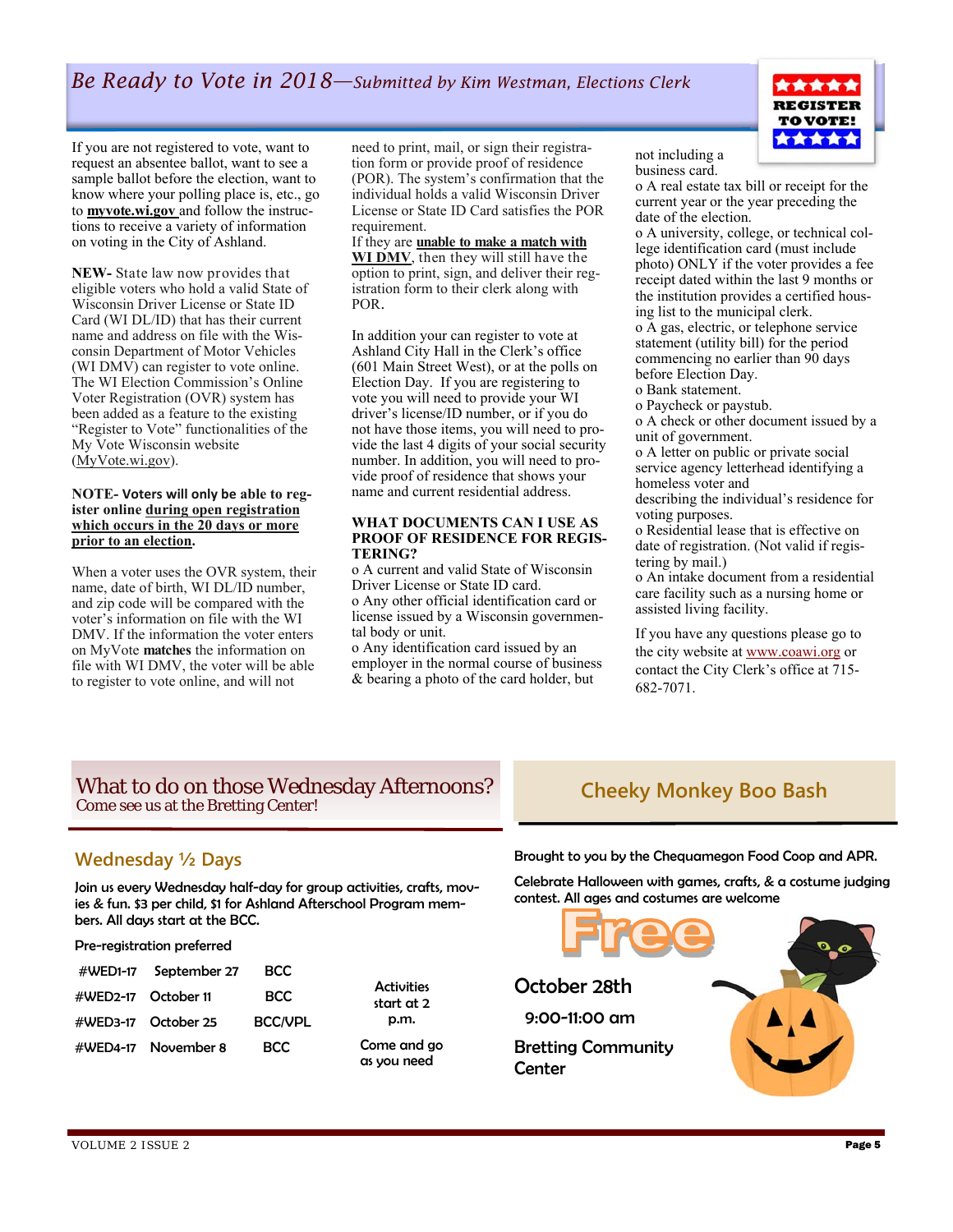### Taking Action Against Cancer in the Fire Service—Submitted by Fire Chief Wayne Chenier

Cancer within the fire service is the most dangerous and unrecognized threat to the health and safety of our nation's firefighters (Firefighter Cancer Support Network, 2013). Multiple studies conducted throughout the United States and Canada have proven firefighters are at an increased risk for many different types of cancer; in some cases as high as 2.2 times more likely than the general population. Some studies are finding firefighters are being diagnosed with more aggressive types of cancer such as brain cancer at younger ages when compared to the general population. Currently, 60 % of firefighters are diagnosed with cancer and the percentage continues to rise.

So why are firefighters at an increased risk to cancer? Today's fires are much different than those fires our fathers and grandfathers fought years ago. Today most items in our homes, businesses, and places of work are made of plastic or some type of synthetic material often developed from petroleum products. When these items are exposed to heat and fire, they release dangerous chemicals. The particles from these items can seep into and through the firefighter's turnout gear reaching the skin. Once the particles reach the skin the body absorbs the chemicals from the particles into the blood stream, and then sends them to the body's detoxification and reproductive organs where they can develop into malignant cells (Firefighters Cancer Support Network, 2013). Skin is the body's second largest organ in area and is highly absorptive. The areas of the face, neck, jaw, and groin are the most permeable areas of the body. The permeability of the skin increases with a rise in the temperature of the skin. For every 5 degree rise in skin temp, the skin absorption increases 400% (Firefighter Cancer Support Network, 2013). This is a critical stat for firefighters who are already experiencing an increased skin temp due to the heavy turnout gear they are wearing, plus adding an elevated ambient temp when entering into a structure that is on fire with highly elevated temperatures. The particles and chemicals that the firefighters are being exposed to are being absorbed at a much quicker rate due to the elevated skin temperatures.

So what can we do to limit the exposure of our firefighters to these dangerous chemicals? The Ashland Fire Department began a cancer prevention program in 2016. This program is in its infant stages but growing as we learn more about cancer prevention. The department is working towards having one extra set of turnouts for each member so in the event the turnouts are soiled at a fire, they can be washed and the firefighter has another set to wear while his or her first set is being washed. This ensures the firefighter does not become re-contaminated with the already soiled gear. Immediately following a fire attack, the firefighters are encouraged to wipe down their hands, neck, and face with wipes that are in each apparatus. Upon returning to the station, the staff are required to shower in the departments decon shower and leave all soiled uniform clothing in the laundry room so as not to contaminate the living quarters of the station. Following a fire attack, all apparatus interiors are wiped clean if soiled to prevent additional contamination. These steps are helping to reduce the time the firefighters are exposed to these chemicals and particles following a fire attack.

A new emerging trend in the fire service to help combat the effects of the chemicals and particles the firefighters are exposed to is done by cleaning the body from the inside out. This is done through the use of infrared heat and creating large amounts of sweat thereby pushing the contaminants out of the body; this is done inside an infrared sauna. Yes a sauna in the fire station, sounds crazy right? The sauna used as a detoxification unit uses infrared heating to accelerate a generous sweat without raising the core body temperature. Upon arriving to the station following a fire attack, the crew member will place their soiled turnouts and uniform in the laundry. The crew member will then shower using the departments decon shower, then enter the low temperature (below core body temp of 98.6 F) sauna for 10-15 minutes. The low temp infrared sauna helps to create a vigorous sweat in a short amount time without increasing heart rate and blood pressure. This process allows the body to release stored toxins via the sweat so they are not absorbed into the blood stream and circulated to the body's organs. Following the short stay in the sauna, the crew member will again shower and don a clean uniform.

This entire process allows the chemicals which contain known carcinogens to exit the body without having to move through the blood stream and organs such as the kidneys and liver. The incidents of cancer throughout the fire service are rising at an alarming rate. For 2014, the IAFF (International Association of Fire Fighters) reported a total of 117 deaths, 62% were from cancer. For a period from 1993 to 2003, there were a total of 40 cancer related deaths.

In August of 2017 the Ashland Fire Department was contacted by Chuck Porter of Superior Sauna's in Ashland. Chuck is aware of the benefits to firefighters of using a sauna and wanted to offer a donation of a sauna to the Fire Department. After two meetings several units were considered and a decision was made, Superior Sauna's would be donating a 4 person Infrared Sauna to the Ashland Fire Department to assist with detoxification following fires. We were completely taken back by the generosity when he called and offered to donate the unit to us. This is a great step forward in cancer prevention for our department moving forward into the future. This is certainly not something we would be able to purchase on our own during times of strained budgets. The unit will be installed into the apparatus bay of the station. Along with the generosity of the sauna from Superior Sauna's, the wiring of the unit is being donated by Omer Nelson's Electric. We cannot thank both Superior Sauna's and Omer Nelson Electric enough for their support of our department.

The Greenfield F.D. of Milwaukee County placed a sauna in use to help prevent cancer within their department earlier this year. The Indianapolis F.D. has placed a sauna in service in March of 2017. The use of saunas within the fire service is increasing and is the newest step in preventing cancer in the fire service. The Ashland Fire Department is excited to be part of this newest step towards cancer prevention for our staff members.

References: Tutterow, R. (2015, September 10). Sweating It Out. Fire Apparatus & Emergency Equipment, 20(9); Ford-Stewart, J. (2017, May 15). Greenfield firefighters get sauna to sweat out toxins. USA Today. Retrieved from www.usatoday.com/story/news/2017/05/16/greenfield-firefighters-get-sauna-sweat-out-toxins; LeMasters, G, PhD. (2013). Taking Action Against Cancer in the Fire Service. Firefighter Cancer Support Network, 2. Retrieved from www.firefightercancersupport.org.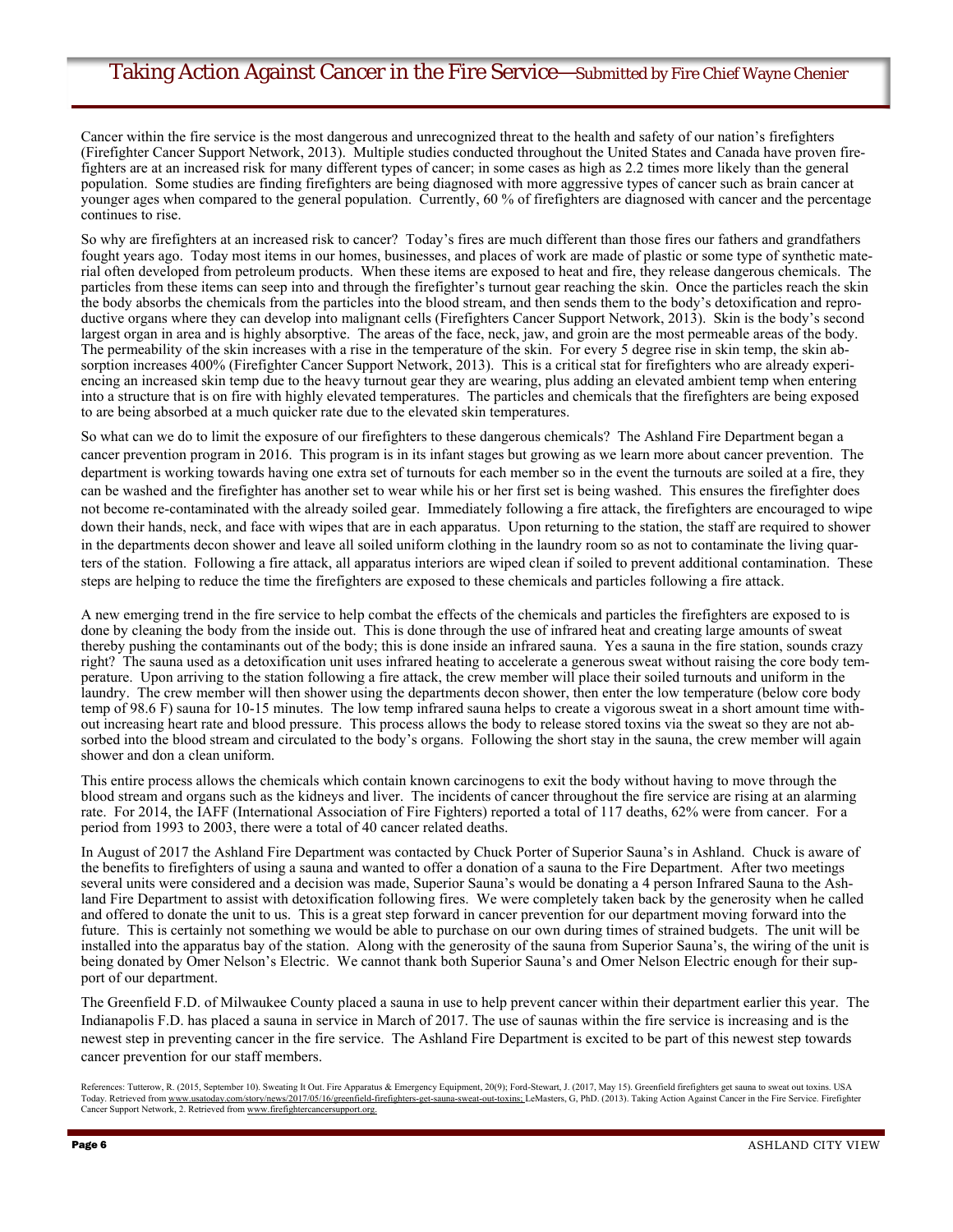The Ashland Marina will have a new dock installed Spring of 2018. New dock will replace an existing dock that is over 25 years old. Dock will have 32 single slips, 30 amp service, H20 hook up, and is able to accommodate boats up to 40'.

The Ashland Marina is currently taking reservations for haul

## Volunteer to Keep it Clear

 **In the midst of winter snowstorms, buried hydrants cause dangerous delays for fire fighters. But having City of Ashland employees check and clear hydrants is a timely, costly and burdensome process.** 

**Adopt-a-hydrant asks citizens to help in your neighborhood by shoveling out fire hydrants after heavy snowfall. This allows for easier access and quicker response time in emergency situations.** 

 **If you are able and interested, dig in! Your help is greatly appreciated by all.** 

out and storage.

 The Ashland Harbor Commission wishes all boaters a safe fall season.



### Are You Destined to Volunteer?

 **We see communities come together in times of trouble, disaster and need. But we don't need to wait until something bad comes about to be that kind of people-helping-people community.** 

 **Volunteers are the building blocks of community, and if you would like to be a part of something more, we would appreciate your help! There are numerous opportunities for the people to get** 

> **together in the spirit of something bigger, and have fun while accomplishing a great deed.**

 **Contact the City Clerk's office to learn about the various opportunities for your youth group, men's or women's club, class, or family to help our neighbors and communities in need.** 

### Gentle Reminders as Winter Approaches—Snow Removal and Parking

The

 Most will agree that the fall is the favorite time of year for the Northland to enjoy some of the best vibrant colors and cozy temperatures. But it is also a reminder of what is yet to come, and the thought of snow is a good time to remind citizens of their responsibilities.

*Sidewalk maintenance* ordinances are not simply another rule: it's common courtesy to our neighbors, mindfulness to our emergency responders, and a sign that you as a Citizen care for the area around you. Now, without snow to obscure the view, is a good time to pay attention to who uses the sidewalks. Your neighbor enjoying an evening stroll, the mail and package deliverer, the students walking to school, the EMS responders, those waiting for the bus, garage salers and shoppers, or just passers-by admiring the hard work of those who tended to their flowers all summer. We need to take care for our neighbors as we do ourselves, and many thanks to all of you who do.

 As listed in the City of Ashland Ordinances, a property owner abutting a public sidewalk is responsible for the removal of snow from the sidewalk, no later than 48 hours after a measurable snowfall. In the case of a snow emergency, this time frame is delayed to 48 hours after the City has declared the end of the snow emergency.

Another joy of living in this Winter Wonderland is the

*winter parking*. Again, we need to refer to the City Ordinances, set as a guide to abide by for the safety for all its residents. This parking ordinance generally goes into affect November 1 of each year, to be removed on the following April 1, although it can vary as we take our hints from Mother Nature to delay or prolong these dates, and states all vehicles are to be parked according to the date—odd or even sides of the street—between 12 am and 6 am, except where otherwise allowed.

 The City of Ashland has outlined what are considered emergency routes. This is to allow a direct and clear path for our emergency vehicles to take throughout the City, and may be familiar to most. These include US Hwy 2 (Lakeshore Drive), US Hwy 13 (Ellis Avenue), Main Street, 3rd Street, 6th Street, 11th Street, 22nd Avenue East, 14th Avenue East, 11th Avenue East, Prentice Avenue, Vaughn Avenue, Chapple Avenue, Beaser Avenue, and Sanborn Avenue. These are generally the first routes to be cleared by the Public Works Department.

 When a snow emergency is declared, parking is prohibited on either side of the streets and avenues to allow the City to clear snow adequately.

 For more information, go to http://www.coawi.org/? s=ordinances&sentence=1